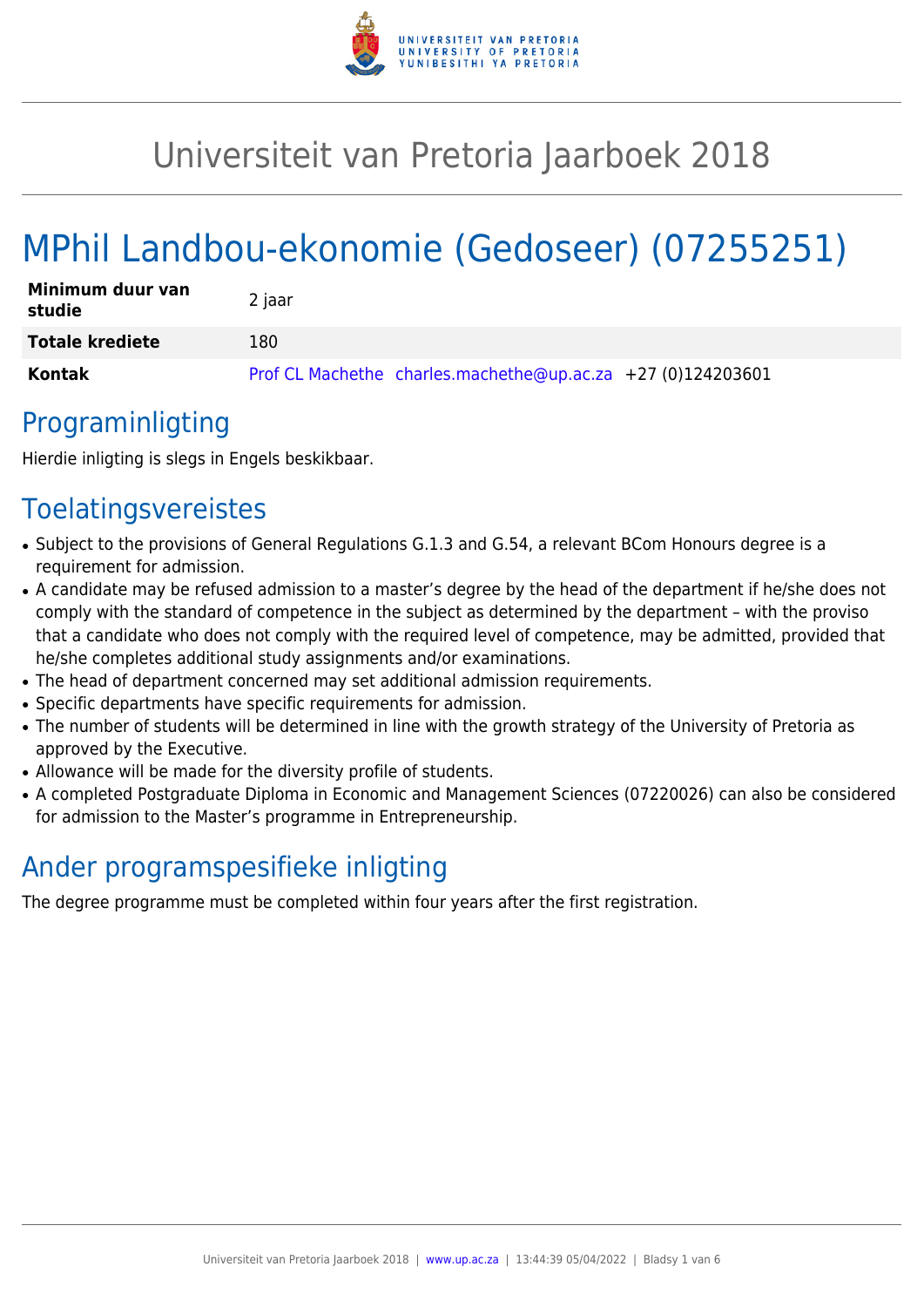

# Kurrikulum: Jaar 1

**Minimum krediete: 180**

### **Kernmodules**

#### **Institusionele ekonomie 882 (LEK 882)**

| <b>Modulekrediete</b> | 15.00                                           |
|-----------------------|-------------------------------------------------|
| <b>Diensmodules</b>   | Fakulteit Ekonomiese en Bestuurswetenskappe     |
| <b>Voorvereistes</b>  | MIE 780                                         |
| Kontaktyd             | 1 lesing per week                               |
| Onderrigtaal          | Module word in Engels aangebied                 |
| <b>Departement</b>    | Landbou-ekonomie, Voorligting en Landelike Ontw |
| Aanbiedingstydperk    | Semester 1                                      |
| Module-inhoud         |                                                 |

\*Verwys asseblief na die Engelse weergawe van die Modulekatalogus vir die inhoud van hierdie module.

### **Keusemodules**

#### **Quantitative methods for agricultural and environmental policy 814 (LEK 814)**

| <b>Modulekrediete</b> | 15.00                                           |
|-----------------------|-------------------------------------------------|
| <b>Diensmodules</b>   | Fakulteit Ekonomiese en Bestuurswetenskappe     |
| <b>Voorvereistes</b>  | Geen voorvereistes.                             |
| <b>Kontaktyd</b>      | 1 praktiese sessie per week, 1 lesing per week  |
| Onderrigtaal          | Module word in Engels aangebied                 |
| <b>Departement</b>    | Landbou-ekonomie, Voorligting en Landelike Ontw |
| Aanbiedingstydperk    | Semester 1                                      |

#### **Module-inhoud**

\*Hierdie inligting is slegs in Engels beskikbaar.

Quantitative models for agricultural and environmental policy. This module will introduce students to applications of discrete choice and linear regression models to agricultural and environmental economics. These include demand systems, production functions and treatment effects/impact assessment models. The second part of the class will focus on mathematical programming and numerical methods including but not limited to multisector models, Input-output and programming models and social accounting matrices for consistent production planning, growth, income distribution and trade policy analysis. Computable general equilibrium models.

#### **Parsiele ewewig model en kommoditeitsmark analise 820 (LEK 820)**

**Modulekrediete** 15.00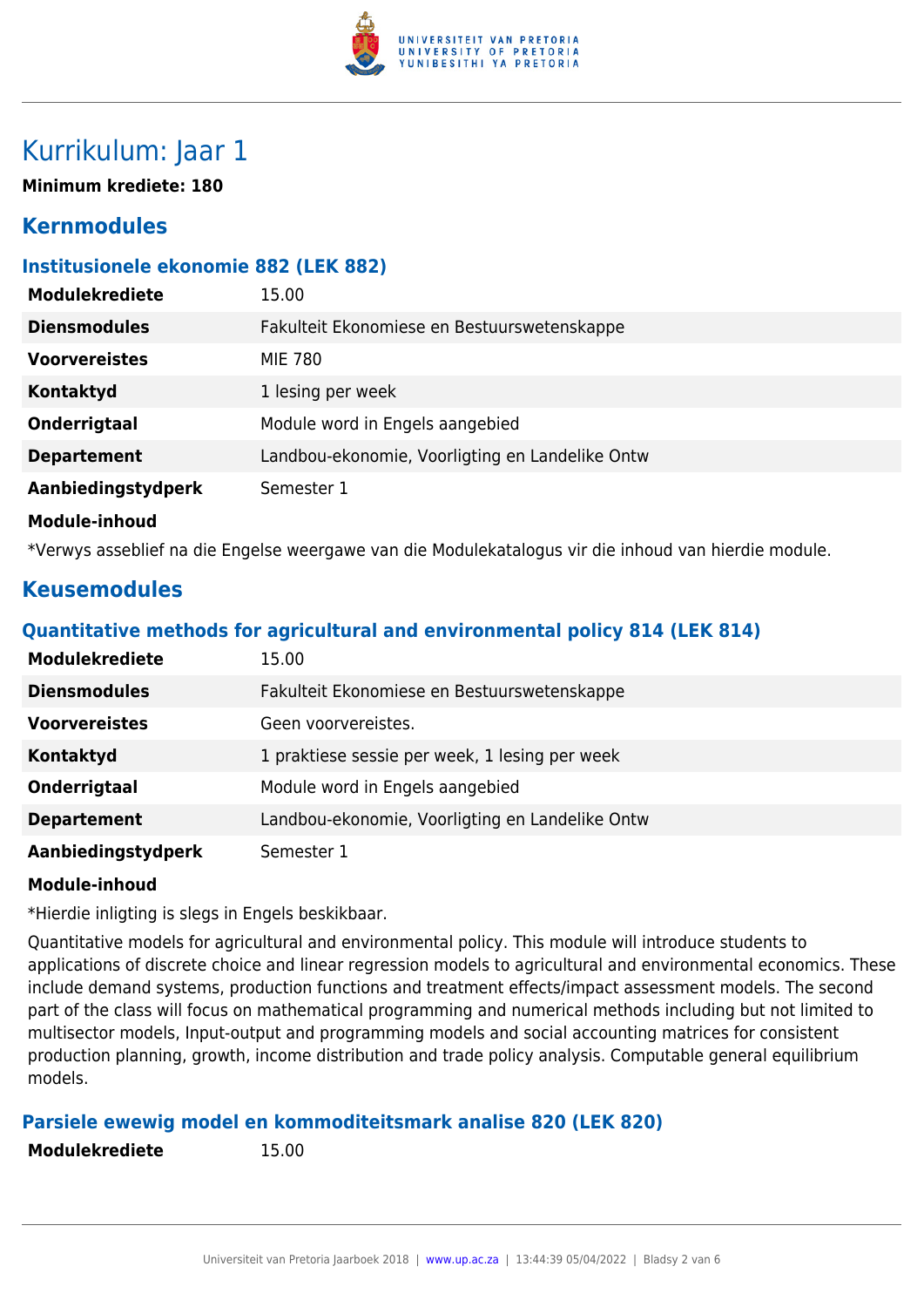

| <b>Diensmodules</b>  | Fakulteit Ekonomiese en Bestuurswetenskappe     |
|----------------------|-------------------------------------------------|
| <b>Voorvereistes</b> | EKT 723 of LEK 810                              |
| <b>Kontaktyd</b>     | 1 praktiese sessies per week, 1 lesing per week |
| Onderrigtaal         | Module word in Engels aangebied                 |
| <b>Departement</b>   | Landbou-ekonomie, Voorligting en Landelike Ontw |
| Aanbiedingstydperk   | Semester 2                                      |

#### **Module-inhoud**

\*Hierdie inligting is slegs in Engels beskikbaar.

This module focuses on the modelling of agricultural commodity markets, price determination, policy and trade. The main objective is to provide the basic theoretical principles and skills for partial-equilibrium model building and and opportunity to apply these skills. The approach will include:

1) Economic theory: The theoretical foundations of each modelling component of a typical commodity balance sheet and set of prices will be emphasised in the design and specification of models; price formation and model closure under alternative equilibrium pricing conditions

2) Applied research: Advanced steps in modelling will be emphasised. Throughout the module, applied modelling research will be conducted and presented to gain experience with methods discussed in class. The course applies economic theory and quantitative methods to analyse food and agricultural markets, price, trade and policy issues. The module examines problem formulation, model structure, estimation, and model evaluation applied to demand and supply and to trade and policy interventions.

#### **Omgewingswaardasie en beleid 826 (LEK 826)**

| <b>Modulekrediete</b> | 15.00                                           |
|-----------------------|-------------------------------------------------|
| <b>Diensmodules</b>   | Fakulteit Ekonomiese en Bestuurswetenskappe     |
| <b>Voorvereistes</b>  | Geen voorvereistes.                             |
| Kontaktyd             | 1 lesing per week                               |
| Onderrigtaal          | Module word in Engels aangebied                 |
| <b>Departement</b>    | Landbou-ekonomie, Voorligting en Landelike Ontw |
| Aanbiedingstydperk    | Semester 2                                      |

#### **Module-inhoud**

\*Hierdie inligting is slegs in Engels beskikbaar.

Environmental valuation and policy. This module will review the basic principles of microeconomic theory needed for understanding and analysis of environmental problems, introduce market and non-market techniques of valuation of natural resources and environmental services (hedonic pricing, contingent valuation, transport cost, willingness-to-pay, cost-based techniques, etc.), public goods and environmental externalities, property rights regimes and selection of appropriate environmental policy instruments for management of environmental externalities.

#### **Agrivoorsieningskettingbestuur 883 (LEK 883)**

**Modulekrediete** 15.00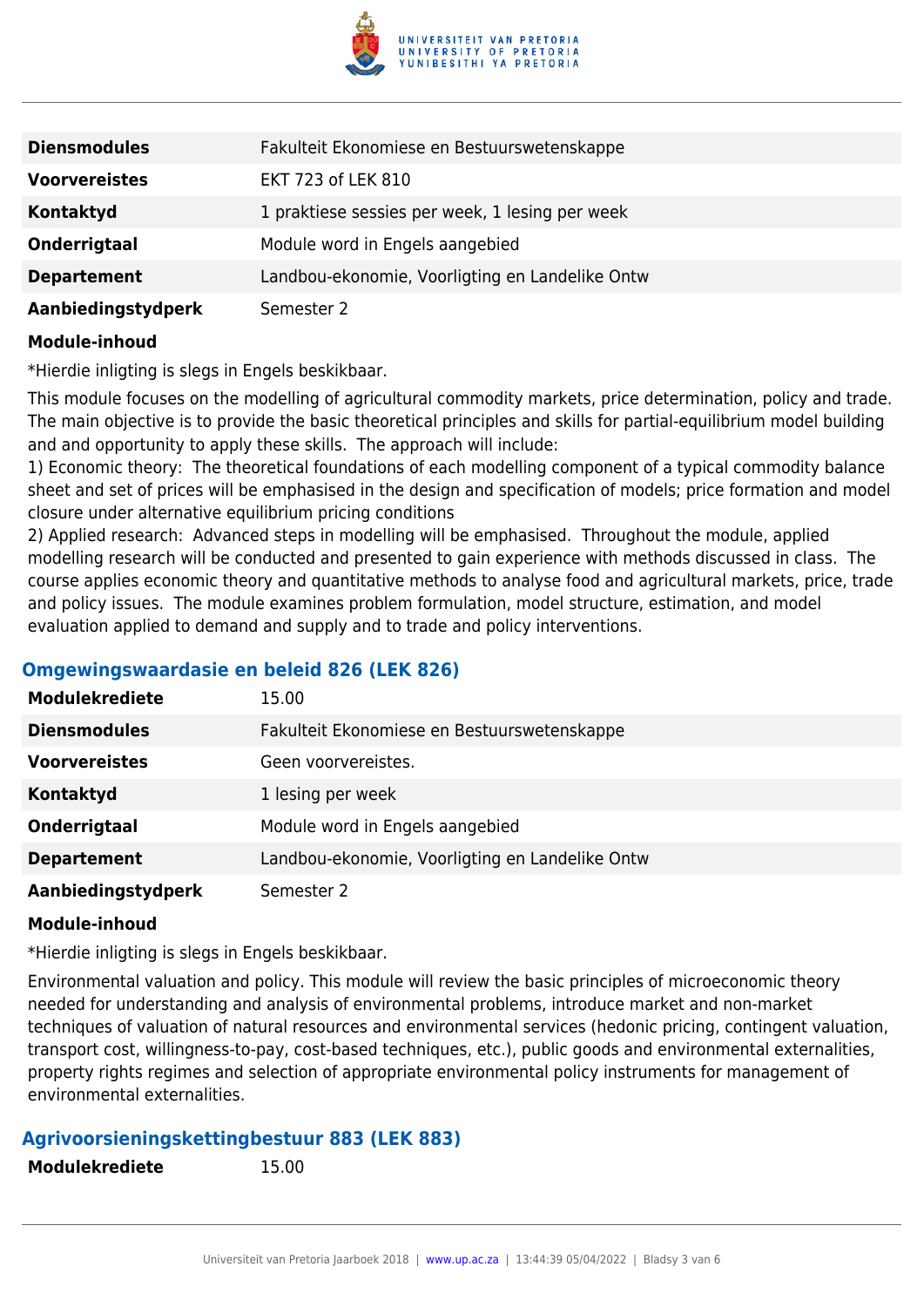

| <b>Diensmodules</b>  | Fakulteit Ekonomiese en Bestuurswetenskappe     |
|----------------------|-------------------------------------------------|
| <b>Voorvereistes</b> | Geen voorvereistes.                             |
| Kontaktyd            | 1 lesing per week                               |
| Onderrigtaal         | Module word in Engels aangebied                 |
| <b>Departement</b>   | Landbou-ekonomie, Voorligting en Landelike Ontw |
| Aanbiedingstydperk   | Semester 1 of Semester 2                        |
| Modulo-inhoud        |                                                 |

**Module-inhoud**

\*Verwys asseblief na die Engelse weergawe van die Modulekatalogus vir die inhoud van hierdie module.

#### **Natuurlike hulpbron ekonomie 886 (LEK 886)**

| <b>Modulekrediete</b> | 15.00                                           |
|-----------------------|-------------------------------------------------|
| <b>Diensmodules</b>   | Fakulteit Ekonomiese en Bestuurswetenskappe     |
| <b>Voorvereistes</b>  | LEK 810 of gelykwaardige module                 |
| Kontaktyd             | 1 lesing per week                               |
| Onderrigtaal          | Module word in Engels aangebied                 |
| <b>Departement</b>    | Landbou-ekonomie, Voorligting en Landelike Ontw |
| Aanbiedingstydperk    | Semester 2                                      |

#### **Module-inhoud**

\*Hierdie inligting is slegs in Engels beskikbaar.

The economics of natural resources. This course will introduce students to the techniques of optimisation overtime, optimal allocation and management of non-renewable and renewable resources, with case studies from Africa. The influence of property rights regimes on optimal natural resource use will also be stressed. The course consists of three main sections: Methods of dynamic optimisation; Theory of exhaustible and renewable resources and growth models; and Property rights and natural resource use with case studies from Africa.

#### **Geselekteerde ondewerpe in omgewingsekonomie 887 (LEK 887)**

| <b>Modulekrediete</b> | 15.00                                           |
|-----------------------|-------------------------------------------------|
| <b>Diensmodules</b>   | Fakulteit Ekonomiese en Bestuurswetenskappe     |
| <b>Voorvereistes</b>  | MIE 780 en EKT 713 of gelykwaardige modules     |
| Kontaktyd             | 1 lesing per week                               |
| Onderrigtaal          | Module word in Engels aangebied                 |
| <b>Departement</b>    | Landbou-ekonomie, Voorligting en Landelike Ontw |
| Aanbiedingstydperk    | Semester 2                                      |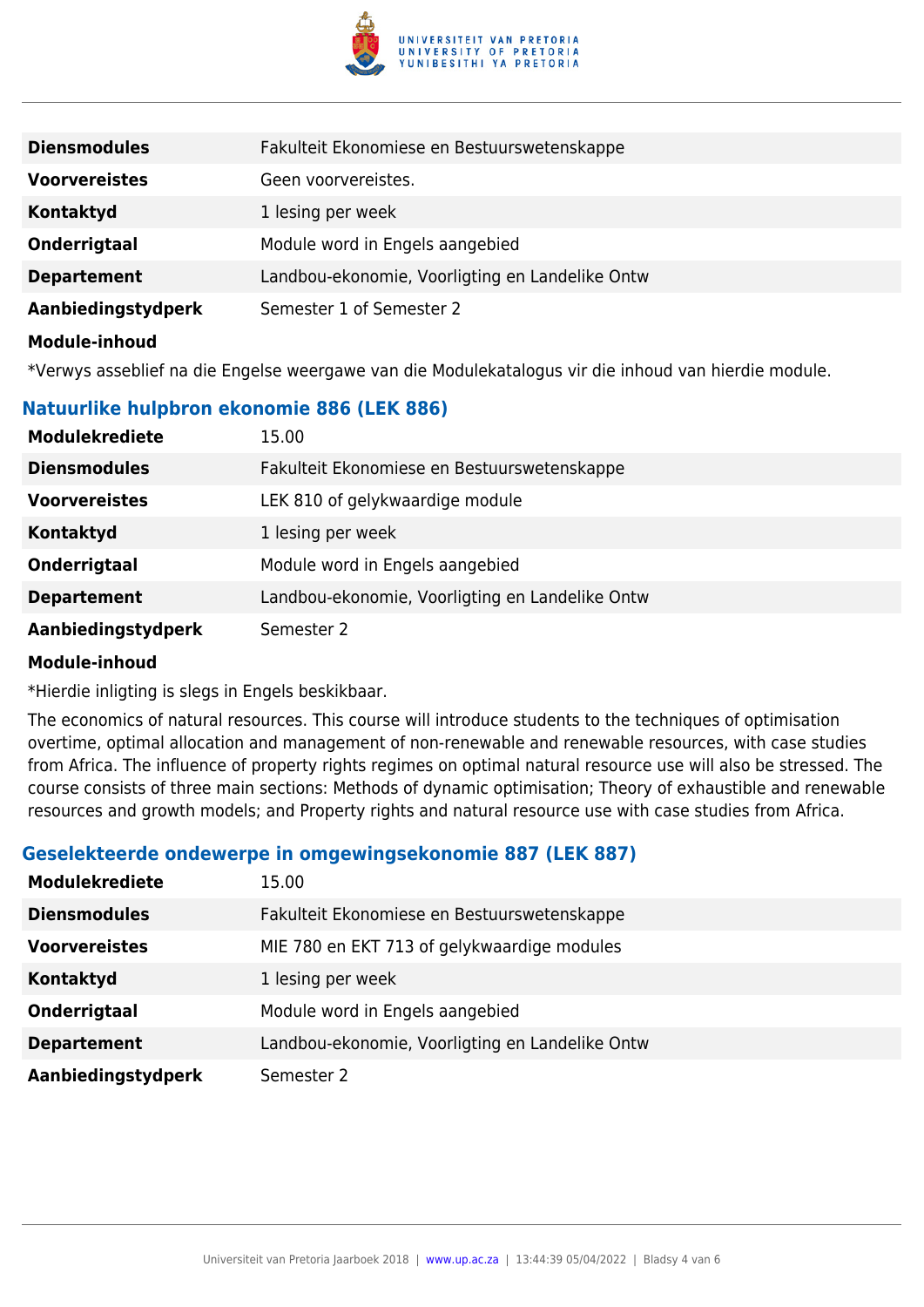

#### **Module-inhoud**

\*Hierdie inligting is slegs in Engels beskikbaar.

Selected topics in environmental economics. This module will introduce students to various issues of special importance in environmental economics and policy with special emphasis on international dimensions. Examples of key themes to be covered include trade and the environment, trans-boundary externalities, global public goods, multi-lateral environmental agreements, international aid, economic growth and environmental change, poverty and the environment, etc. The main objective of the module is to equip students with the appropriate tools for analysing the linkages between economic development, trade and globalization, poverty, economic and environmental policy and environmental change.